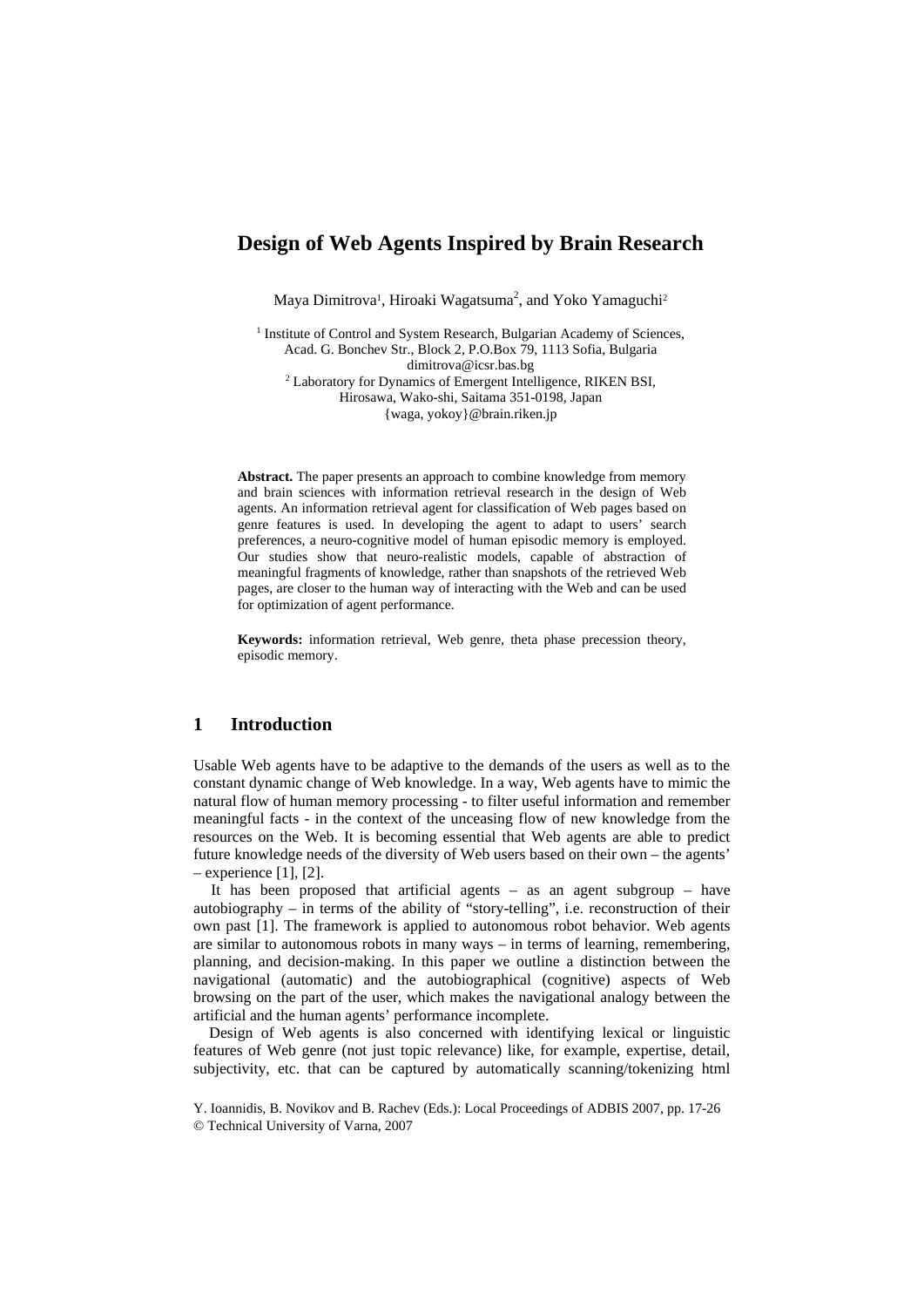scripts and extracting meaningful information [3], [4], [5]. In order to make the process more efficient and sufficiently fast, a lot of heuristically based knowledge is employed. In some cases, these heuristics are grounded in long-tradition research areas like rule-based reasoning, neural networks, linguistics and cognitive science. Our aim is to relate the derived heuristics closer to insights from recent memory and brain modeling studies.

In the present study we have focused on the phenomenology of episodic memory, and on *one* facet of its contribution to the formation of human autobiographical memory in Web context – the extraction of meaningful fragments from the search episodes and its relevance to optimization of Web agent performance. The theta phase precession theory of hippocampal memory is chosen among related models for its account of complex cognitive phenomena like object-context integration, single-trial learning and time-space contextualization [6], [7]. The employed neuro-realistic model is capable of abstraction of meaningful fragments of knowledge, rather than snapshots of the retrieved Web pages, which makes it closer to the human way of interacting with the Web and is appropriate for information retrieval optimization.

## **2 Information Retrieval Studies based on Cognitive Heuristics**

One application area of the information retrieval studies and information extraction algorithms dealing with a variety of stylistic and genre features is the Semantic Web, where software agents are built to analyze, restructure, transform and display the information, which currently exists in human-readable form. The algorithms used for discovering regularities in the html script that are meaningful from a user-viewer perspective and capable of extracting structural and semantic meaning from the text are called *wrappers*. The term *wrapper* is first proposed in [8] and, by definition, is a set of "relatively simple information extraction procedures for semi-structured resources like texts". Since the amount of regularities is enormous and constantly changing in the Web pages, a wrapper is a *learner* and in many cases learning is based on exposing to examples to extract the inner data or linguistic/text model. Structural meaning is conveyed by domain ontologies, which can be both designergiven and user-modified. The process of wrapper construction is called *wrapper induction*, which can be either handcrafted or automatically learned [9]. Semantic meaning is not limited to semantic structure only and can account for the diversity of user styles, preferences, attitudes, experiences, etc. [3], [10]. Being on the server side and used for server performance optimization via collecting and processing user requests, wrapper performance and evolution as a learning algorithm is based on the dynamics of the regularities in the page content as well as on the multiple user interactions with the Web.

In earlier work we designed a Java-servlet (a wrapper to a search engine) to diagnose the level of expertise and detail of a corpus of on-line available Web pages, employing cognitive science based heuristics [4], [11]. One application area of these studies is search for cardiological knowledge on the Web. Currently, we have implemented a MatLab GUI version of the wrapper to test the neurologically inspired algorithm of remembering the significant *fragments* of the retrieved pages during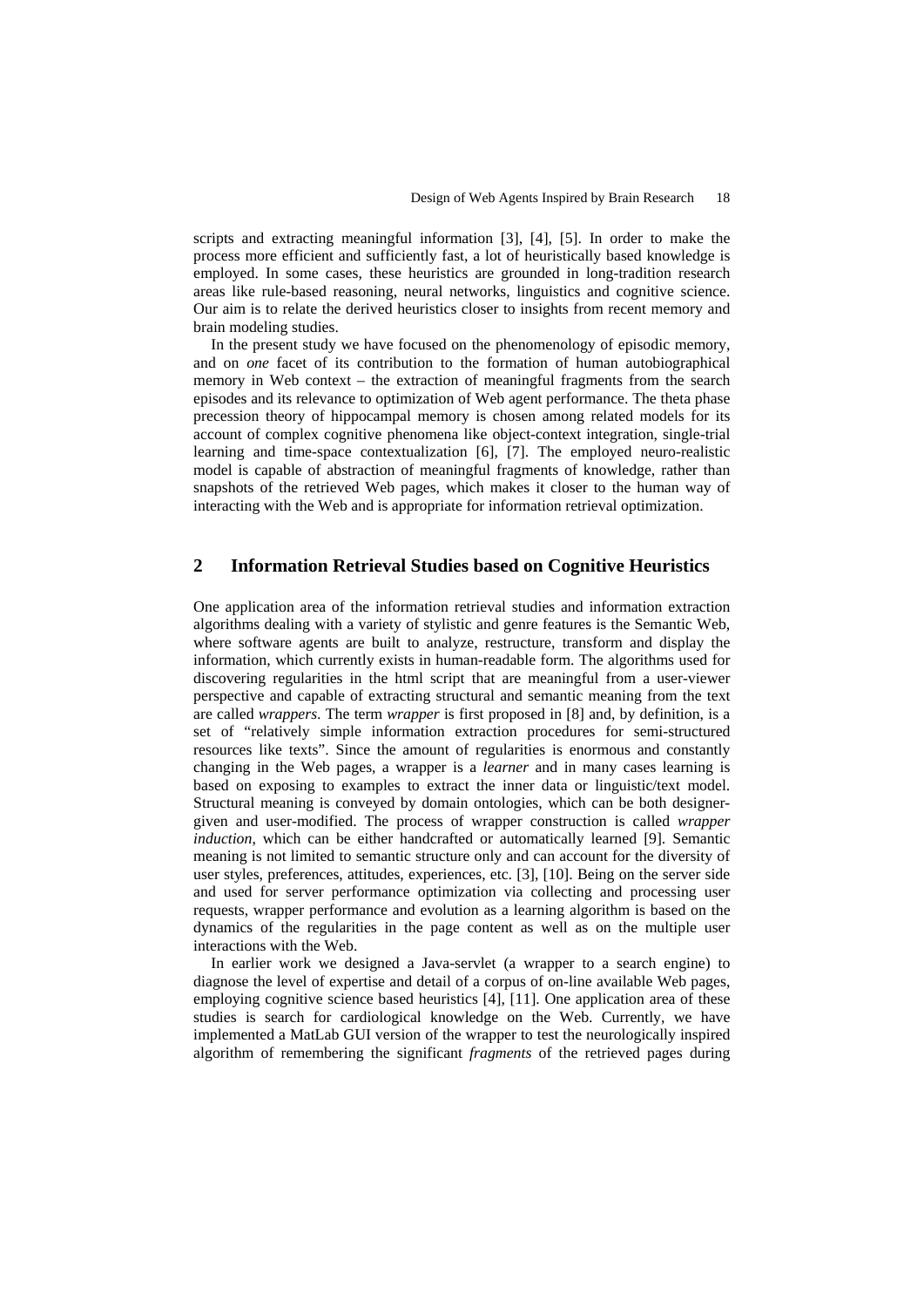Web search. The idea is that the evolution of the meaningful *fragment* search for the current user can facilitate the definition of the needed expert level of the text by the agent.



(B) An encoding of search events by using words in search results

Fig. 1. Fragment extraction and recombination of textual elements as a process of encoding of search events

Figure 1 presents the general idea of wrapper performance (fragment extraction and recombination of textual elements) as a process of encoding of search events. In following the history of interaction, optimization is needed much the way natural cognitive systems perform - learn, abstract, remember and forget. We have used the 'autobiographical memory' metaphor to apply to such kind of Web agents and the theta phase precession theory to model it [6], [7], [12].

## **3 Theta Phase Coding in the Brain and Episodic Memory**

Synaptic connections among nerve cells are widely thought to contribute to the functional selectivity of the nerve assemblies involved in specific cognitive tasks. Rhythmic neural activity is another collective property very frequently observed in the brain. One focus of brain research is how the instantaneous property of rhythmic activity benefits the programming of the brain. Theta rhythmic activity in the rat hippocampus is observed in spatial navigation, and it has recently been also found in cortical areas during mental calculation tasks [12]. Theta phase modulation is a promising candidate for a neural-plasticity correlate of episodic memory tasks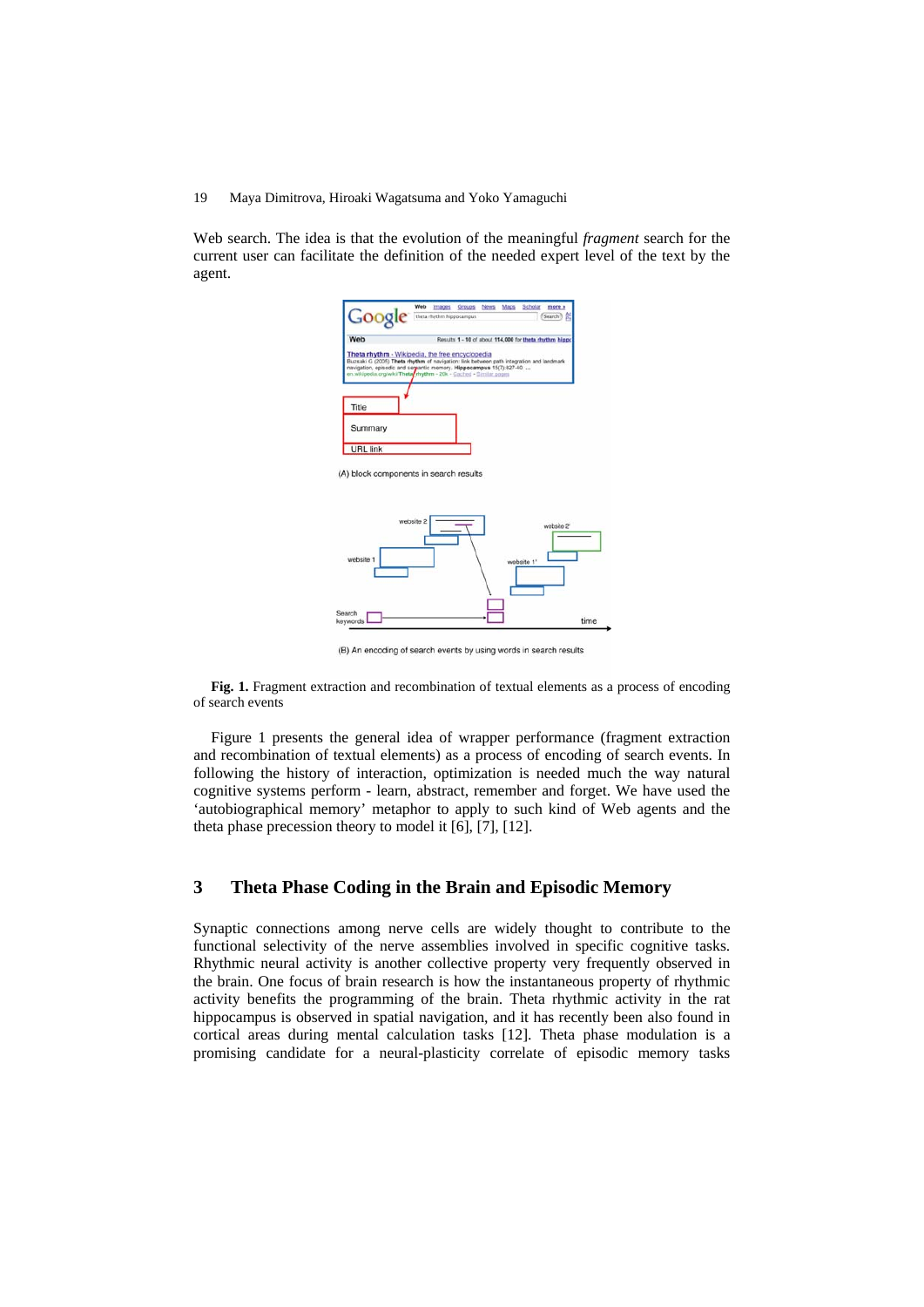involving hippocampal-cortical relations within a global network of brain computation.

In freely running rats, a stable theta oscillation,  $8-10$  Hz,<sup>1</sup> is observed in the hippocampus as the local field potential (LFP). According to the cognitive map theory [13], any given set of cells that act selectively according to the rat's spatial location, called *place cells*, represents an external map. O'Keefe and Recce [14] recently discovered a phenomenon of systematic *acceleration* <sup>2</sup> of the firing phase of the cell relative to theta rhythm as the animal traversed the cell's receptive field, called "theta phase precession". In other words, place cells fire not only depending on the position, but also depending on the behavioral context. In every theta cycle, the firing phase shifts in advance, so that cell assemblies in the cycle appear to be a temporal sequence representing the visiting places according to the running direction. As a result, the duration of the behavioral sequence is compressed ten-fold and embedded in the cycle of the theta rhythm [6], [7].

The relevance to learning attracted researchers' interest in phase precession in the rat hippocampus. The basic properties of the rhythm interaction system, known as the entrainment phenomenon, appear to govern this phase precession and it is possible that the rhythmic pattern appears in the absence of memory to cause memory formation [6], [7]. The emergence of rhythmic patterns *in the absence* of memory *to cause* its formation is a plausible candidate for a neural correlate of the formation of complex and durable cognitive effects, governing future behavior i.e. autobiographical memories.

**The Theta Phase Model.** Traditionally, a phase model is used as a model of a limit cycle with a single variable of oscillation phase, assuming the amplitude converging to a unit circle, with states either the oscillation or the resting. Sustained oscillation is given as a rotary motion on the unit circle in the presence of the external input. To generate the phase precession, the important assumption is a gradual increase of the natural frequency of the phase model during the oscillation state. In the network model of the hippocampus with the phase model description, the stable oscillation of the theta rhythm, a LFP theta unit, and neurons with oscillatory activities are assumed in the entrance of the hippocampus, called the entorhinal cortex (EC). When an input is coming, the neuron starts to fire and sustains its oscillation with the gradual increase of the natural frequency. According to the coupling with the LFP theta unit, the firing phase regularly advances from the late phase to the earlier phase.

Through the anatomical projection the EC to the hippocampal CA3 layer (CA3), the temporal firing pattern generated in EC is inherited to CA3 units and it modifies the recurrent synaptic connections among CA3 units in accordance with the Hebbian synaptic plasticity with asymmetric time window. As a result, in the temporal coding by using theta phase precession, the behavioral sequence is compressed into the temporal sequence of firing phases in the theta cycle, and it makes possible the encoding of behavioral episodes even in one-time experience, because of the timecompression and the repetition of the firing pattern in several theta cycles. After the formation of synaptic connections asymmetrically and locally connected, the

<sup>&</sup>lt;sup>1</sup> Theta rhythm is 4-10Hz in human, but 8-10 Hz in rat experiments

<sup>&</sup>lt;sup>2</sup> The firing phase advances from the late phase to the earlier phase in the phase precession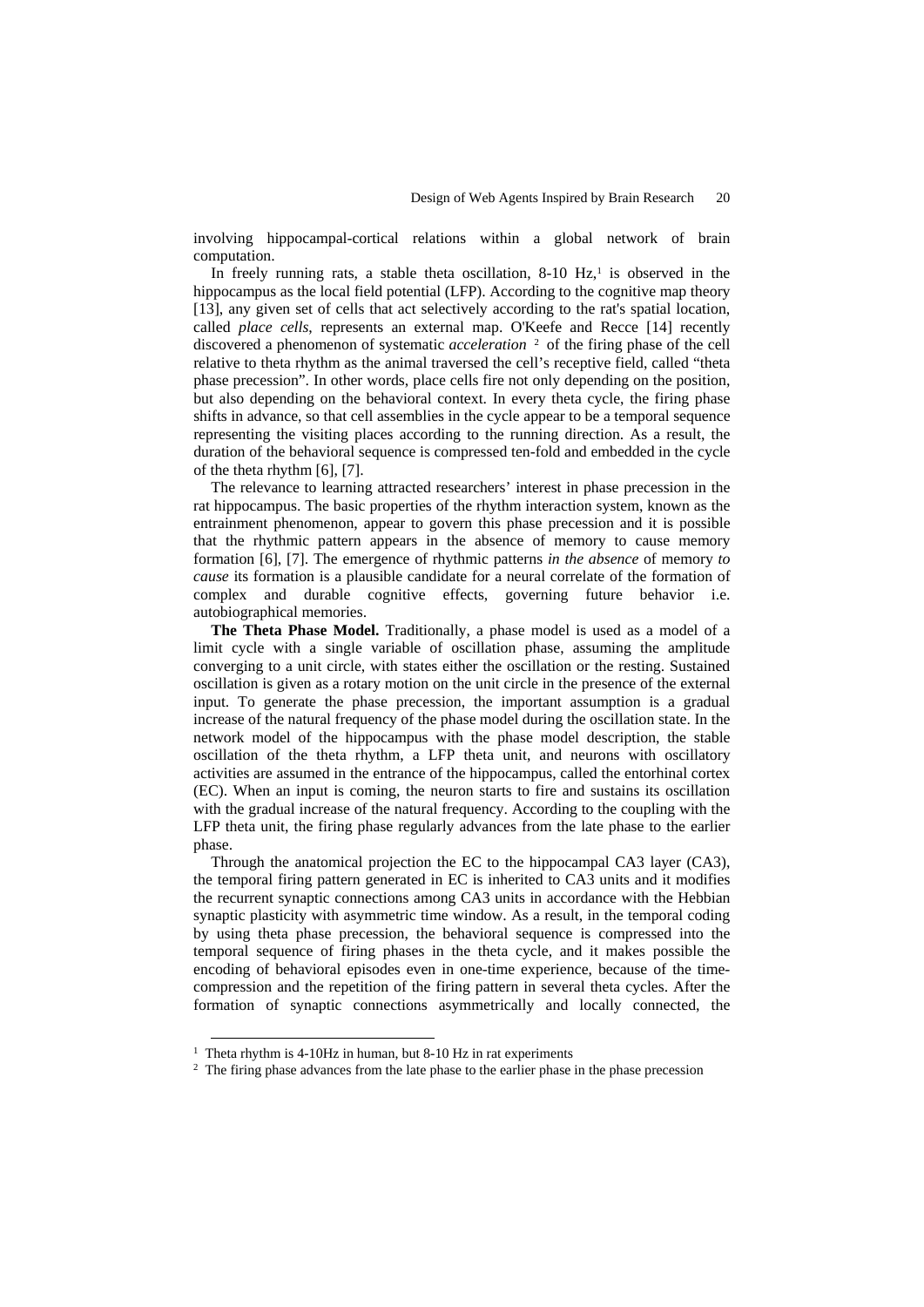hippocampal network can replay the spatio-temporal firing pattern that represents the animal's past experience, as the memory retrieval. The retrieved activity may cause further synaptic plasticity in other cortical areas for memory consolidation or memory transfer from the hippocampus to the cortex.



**Fig. 2.** Model of hippocampal nerve circuit: (a) mechanism of theta phase coding. Behavioral inputs are transferred to the firing phase in the entorhinal cortex (EC) and provide the asymmetric connections in the hippocampus; (b) when the rat runs to the right, the phase shift in firing within each theta rhythm cycle occurs in place cells 1 to 3, which are activated sequentially; the phase is arranged in order of firing within one phase cycle

This phase coding has an important advantage over rate coding in storing temporal sequences of events. The temporal compression of an input sequence into every theta cycle ensures a highly selective synaptic plasticity over the entire time period of an on-going experience, while in rate coding the synaptic selectivity is lost easily when the sequence has a variety of time scales. This precession model bridges the gap between the fixed value of a time interval (several tens of milliseconds) that is recognized by the synapse and the experienced event (seconds). A variety of input time series are translated by the theta rhythm, thereby giving the synapse the proper temporal difference and enabling experienced events to be encoded on the spot.

**Relevance to Episodic Memory**. Episodic memory as the building element of autobiographical memory has been the focus of intensive and elaborate studies and modeling at various levels of memory and brain research – human, animal, cognitive, neural-physiological, brain-imaging, and so on. In human memory research the term 'episode' has been used both operationally i.e. 'the learning episode' and metaphorically, i.e. 'episodic memory'. Both derive from Tulving's theory [15], [16] and refer, in the first case, to the situation or the environment where learning occurs, and in the second, to the information processing *system* underlying the acquisition of new knowledge - and is therefore stressing its processing complexity. Autobiographical memory, on the other hand, is responsible for remembering the significant events in one's biography [17]. The distinction is also in terms of the different kind (or scale) of information extraction to build the idea/memory of (a fragment of) an episode or an event.

The phenomenon we have aimed to observe in our study is the structure of the episodic trace in terms of stored page (in)completeness, search path memorizing and insight-related experiences that may support optimized future retrieval from memory.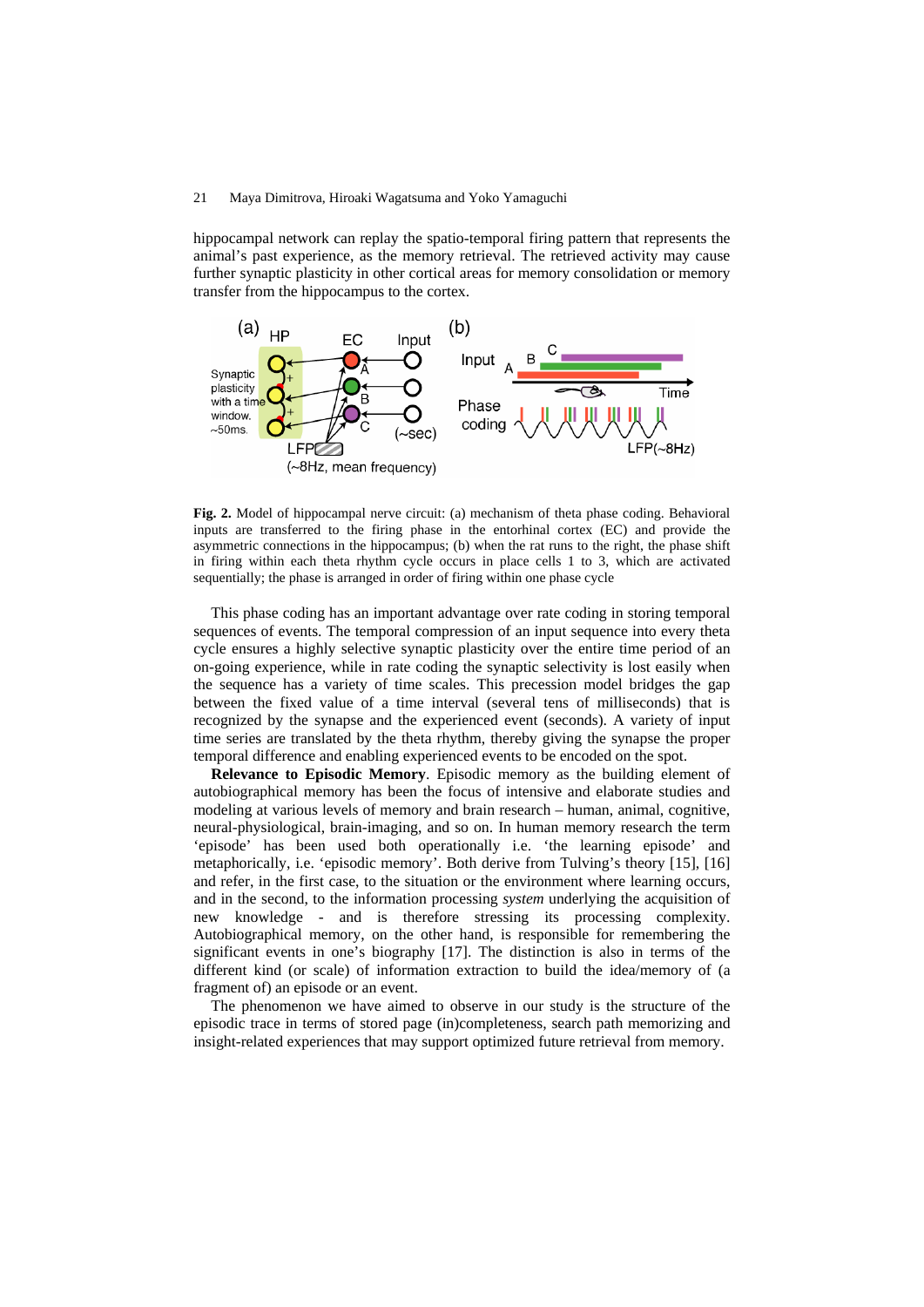### **4 Autobiographical Memory in Web Context**

Autobiographical memory includes all that we have ever experienced, but more importantly, all that we have ever *learned*. In this sense, as a significant part of one's daily life, the user-Web interaction is a powerful autobiographical learning experience. We have hypothesized that the process of episodic learning in Web environment is *both* navigational and autobiographical at the same time. Navigation focuses on the optimization of the trajectory (the traversed links) to a desired goal for subsequent reuse of the shortest path to reach the same goal. With using the Web for educational purposes, however, the situation is different in terms of the cognitive functions and memorizing strategies that are involved, including their autobiographical elements. Our first assumption is that the interaction with the present-day Web is an autobiographical experience. Our second assumption is that memorizing *events* in a human-like memory system undergoes constant synthesis principally the same way as any learning process takes place and therefore can be implemented in autonomous agents on the Web.

We use 'episodic memory' in its conceptual meaning – the system of processing episodes of Web search and transforming them into autobiographical events of successful or unsuccessful Web navigation to reach the needed goal. Every Web page viewed by the user is a complex perceptual and semantic stimulus. We assume that what is stored in episodic memory from the rapid viewing of a succession of pages is a set of fragments. The stored fragments are cues for subsequent retrieval. These cues can be perceptual or semantic, random or meaningful to the goal. The theoretical hypothesis is that episodic memory extracts meaningful cues from the fragments of the page-retrieval episodes, rather than random perceptual or semantic cues.

**The Search Task.** The search task was to reach a significant personal goal from incomplete initial information. We involved two participants in the study in order to monitor the autobiographical elements of the task – a European researcher, browsing for an art gallery (motivated) and a Japanese colleague, invited to find the gallery based on Japanese orthography (neutral). The controlled elements were: a) personal motivation in reaching the goal and b) emotional involvement in terms of *feelings* of anticipation to reach the goal, i.e. anticipation of success. We have aimed to show that the *mechanisms* of event synthesis from fragments of page-retrieval episodes in the episodic memory system are the same for both participants, volunteering to the study.

**The Search Goal**. The search goal was an example of new concept learning and, for a foreign language speaker, similar to a case of artificial concept learning. The cue concept is composed of two Japanese words 'kurenai-kai' which to a non-Japanese speaker may appear like anagrams. Kurenai-kai is related to traditional Japanese craft arts - Japanese style embroidery. The participants did not know the concept 'kurenaikai', although it would have been the keyword, retrieving the home page of the needed art gallery. The discovery of the new concept and its remembering was one important element of the observed episodic memory based retrieval.

**Procedure**. We tested memory of the search process in two steps - each on two subsequent days. The first step was to see if the participants remembered the newly learned concept words to reach the goal the shortest way and the answer was affirmative. The second step tested episodic memory of the actual search process and the remembered search path. The participants were asked to try and recall how they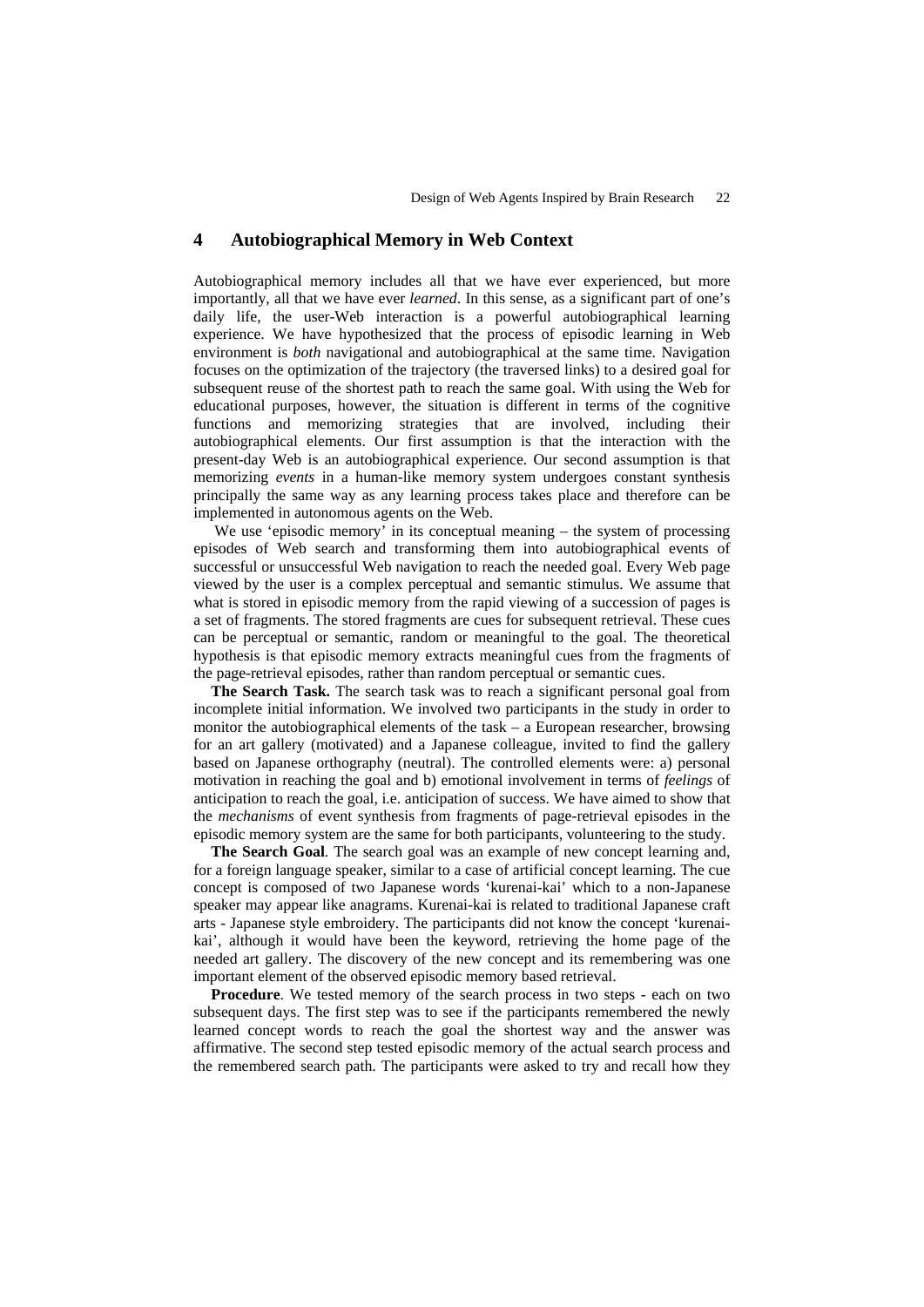would have searched the same goal provided they had had forgotten the concept words 'kurenai-kai'. They copied and pasted their trials to reach the links leading to the needed home page of the art gallery.

**Results and Discussion.** The presented in section 3 model of episodic memory has been successful in reproducing the behavior of rats in a maze in finding the location of a goal. In a maze behavior starts from random search until the shortest path is found. Moreover, the model is capable of reproducing situations of single-trial learning by composing and maintaining retrievable memories of the search-path cues [6], [7]. Our study of Web search has replicated the mechanism of performance of the proposed memory model based on theta phase precession, and has supported its advantages for implementation in autobiographical Web agents. Table 1 gives a summary of the performed searches by our participants. The Web paths resemble random search until a meaningful path is composed.

**Table 1.** User performance on Web search with incomplete initial information about the search goal

| User      | <b>Searches</b> |            | Time             |
|-----------|-----------------|------------|------------------|
|           | Random          | Meaningful | Approximate      |
| Motivated | 23              | $3 - 5$    | $30 \text{ min}$ |
| Neutral   | 19              | $3 - 5$    | $30 \text{ min}$ |

We have observed that meaningful paths are *composed*, rather than *encountered* that is essential to the understanding of episodic memory. The nature/character of the search was identical in both cases. It started randomly with possible combinations of various cue words and browsing the search engine results until the rewarding (success) combination of cue words was found. The success combination was the same for both users – kurenai-kai – in either English or Japanese orthography. We assume that the 'event' of finding meaningful and useful information in terms of the newly learned concept word 'kurenai-kai' in one's autobiographical memory is based on cognitive mechanisms similar to those in learning new concepts in semantic memory [18]. Our results are an illustration to this similarity of processing of knowledge and *events* in human memory in Web search context.

**Table 2.** The left column represents episodic memory guided retrieval based on a set of meaningful cues and 'insight'. The right column contains the mappings to the respective initial cues (none of them are identical)

| <b>Steps</b><br>No | <b>Episodic memory</b><br>guided retrieval                                                                                                                                                                                                                                                                                                                                                                                                                                                                                                                                                                                                                                                                                                                                                                                                                                                                                                                                                                                                                                                                                                                                                                                                                                                                                                                                                                                                                                                                                                                                                                                                                                                                                                                                                                                                                                                                                                                                                                                                                                                                                                                                                                                                                                                                 | <b>Composition of the</b><br>retrieval path from<br>meaningful fragments                                | <b>Snapshots of the</b><br>search episodes |
|--------------------|------------------------------------------------------------------------------------------------------------------------------------------------------------------------------------------------------------------------------------------------------------------------------------------------------------------------------------------------------------------------------------------------------------------------------------------------------------------------------------------------------------------------------------------------------------------------------------------------------------------------------------------------------------------------------------------------------------------------------------------------------------------------------------------------------------------------------------------------------------------------------------------------------------------------------------------------------------------------------------------------------------------------------------------------------------------------------------------------------------------------------------------------------------------------------------------------------------------------------------------------------------------------------------------------------------------------------------------------------------------------------------------------------------------------------------------------------------------------------------------------------------------------------------------------------------------------------------------------------------------------------------------------------------------------------------------------------------------------------------------------------------------------------------------------------------------------------------------------------------------------------------------------------------------------------------------------------------------------------------------------------------------------------------------------------------------------------------------------------------------------------------------------------------------------------------------------------------------------------------------------------------------------------------------------------------|---------------------------------------------------------------------------------------------------------|--------------------------------------------|
|                    | −<br>J. B. Shoon, Louisea, Street, L.<br>steed to be see the state of the state of the control of the state of the state of the state of the state<br>14.4<br><b>But boom Goody Jane Fordy Man William</b><br>GOOGIC Printing in Engineer Street<br>founds it. He of street HP to delivery Council by Engineeringham Tommers, Held commerci-<br>Week<br>Child's characteristic insurance from Mondandeback Thursday & Countries -<br>Sandy after factory Raggan mode and the coding Black boothed in the continues.<br>AT THE TWO CONTROLS THE RESIDENCE CO. & SAFEKEEPING TO A LAT.<br>tern has configure condition againsts another concerns, and concerns are<br>Silk College South House<br>ECONOLIC AWAY, A THE R. L. AR. M. TH. ECONOLIC AMERICAN LA<br>, time a country in Milanda, Concept with a restard for class Expenditure Louisian  (40)<br>Expense told on that is the benefit than productions was the tool of<br>the control and control and control and control and control and control and control and control and control and<br>Johnson Lo. Ambul schiberia<br>The newcove Eastweights I saids now Meaded Terrison (St. Notara lot-in trave). The<br>Techniques at Locations East-Adapta for Most Easterna' -<br>to compare cost the members of a time and it is the first and it is the content<br>Calendari<br>The Meeting of North or Institute Exchange for State Exposure Antoined, Instrument<br>Anderstein County of Advents and The Mosco of Associate Bankrotheas<br>the wave and allowance dealers to your and completely the first the complete and the<br>tion basic distants activity<br>Listen Eurers Artrid<br>in 1987, postal in the countries and collection of the special frame at the collection<br>and four-str. of the courses the develope 1 began in detailed. Set in<br>down free provided to be  The  to a high- function and on<br>Excess & Henrica Private at all disc Constants in Chapter 4114.<br>The contract is sick course, will be Training in schola much to content - decomposite<br>three are in the backmann high-release Cannot subside of different --<br>and consideration controls and charter control control<br>The property of the company and the property and the company of the company of the company of<br><b>Contract Manager</b> | Looking for a matching<br>semantic cue or a useful<br>word phrase<br>"Embroidery Center in<br>Atlanta"/ |                                            |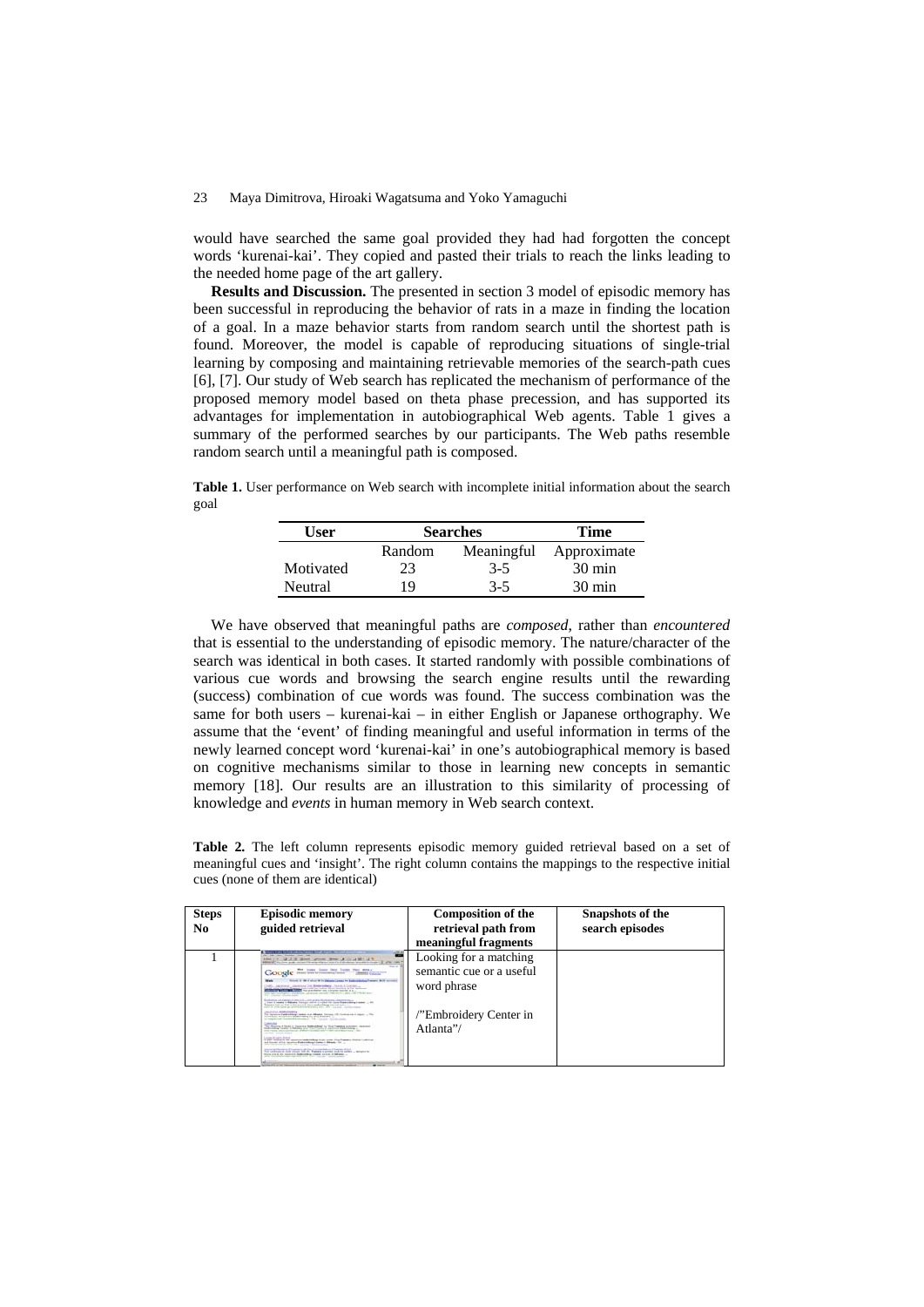#### Design of Web Agents Inspired by Brain Research 24



Table 2 shows the meaningful cues on which episodic retrieval was based for our motivated participant. The retrieval process is composed of fragments of meaningful information starting from a matching semantic cue, retrieving previous page, remembering the 'insightful' encounter in the links section, taking the remembered abstract cue and finding the goal (5 steps). At 'episodic' retrieval our motivated participant usually started from more personalized information about the people running the art gallery (which was her initial motivation for the search, i.e. element of her autobiography). Our neutral, i.e. native-speaker participant started from more general sites about the Japanese craft arts. However, the essential aspect of their search is reflected in the aforementioned 5 steps. An interesting point to be mentioned is that the retrieval pages never matched exactly the search pages. Our participants mapped the meaningful *cues*, not the *exact* images of the Web pages.

**Implementation**. Figure 3 gives the temporal evolution of episodic events in the task to try to find 'kurenai-kai' with initial keywords of 'Embroidery Center in Atlanta.' Gword, TL, and Word correspond to the keywords, used in the Google search, the titles of the search results, seen by the user in the system window, and the words in the summary of the search results, respectively, which are automatically stored in the system. For an autonomous agent on the Web the relevance of this study is in the following: Users base subsequent retrieval of the search path on remembering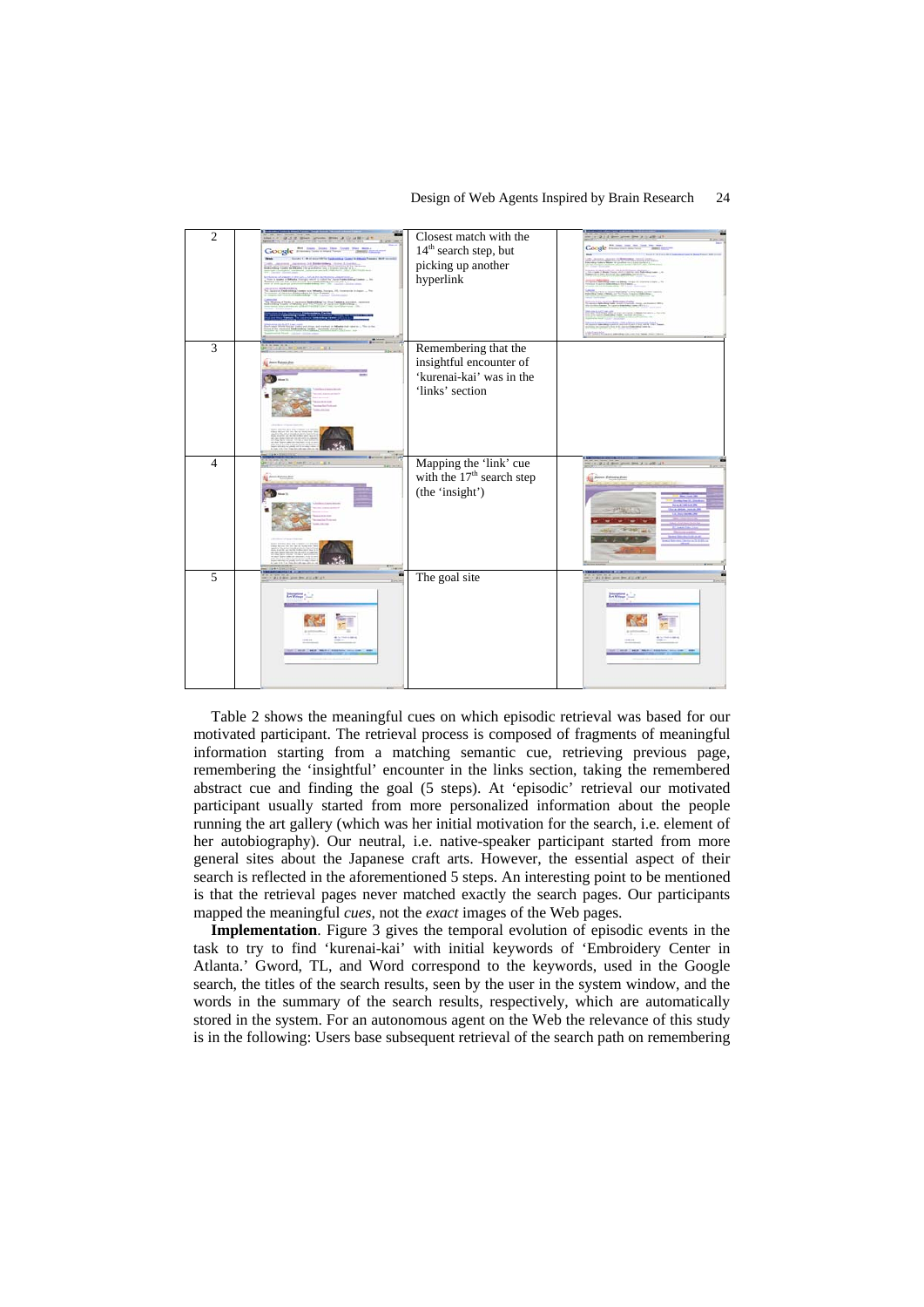the 'events' of their search, which are the meaningful fragments of knowledge inside the Web pages, not the exact 'page-retrieval' episodes.



**Fig. 3.** Temporal evolution of episodic events by the neuro-cognitive agent

We propose that the autonomous Web agent behaves in analogy with the eventbased (autobiographical) strategy that Web users are applying for retrieval of useful information, which is some state of knowledge with anticipatory value (useful in the future). Next steps will be tests of the agent for optimized storage of fragments of knowledge from user searches, rather than of snapshots of sequences of Web pages.

## **5 Conclusions and Future Work**

In this paper we presented one approach towards the design of Web agents that are able to mimic the natural flow of human memory processing in complex environments, which is based on new knowledge from brain research. We have tried to demonstrate how the theoretical framework of theta phase coding endows real-time process of memory formation of Web search experiences, and the retrieval process of effective routes to the targets through the experienced sites. The proposed approach focuses on bridging the gap between neuroscience and Web technologies to enlighten the importance of the context-dependence in autobiographic memory.

**Acknowledgement**. This research was carried out while the first author was a visiting researcher at the Laboratory for Dynamics of Emergent Intelligence of RIKEN BSI on a scholarship granted by Japan Society for Promotion of Science. The implementation is partially supported by research project contract No MI-1509/2005